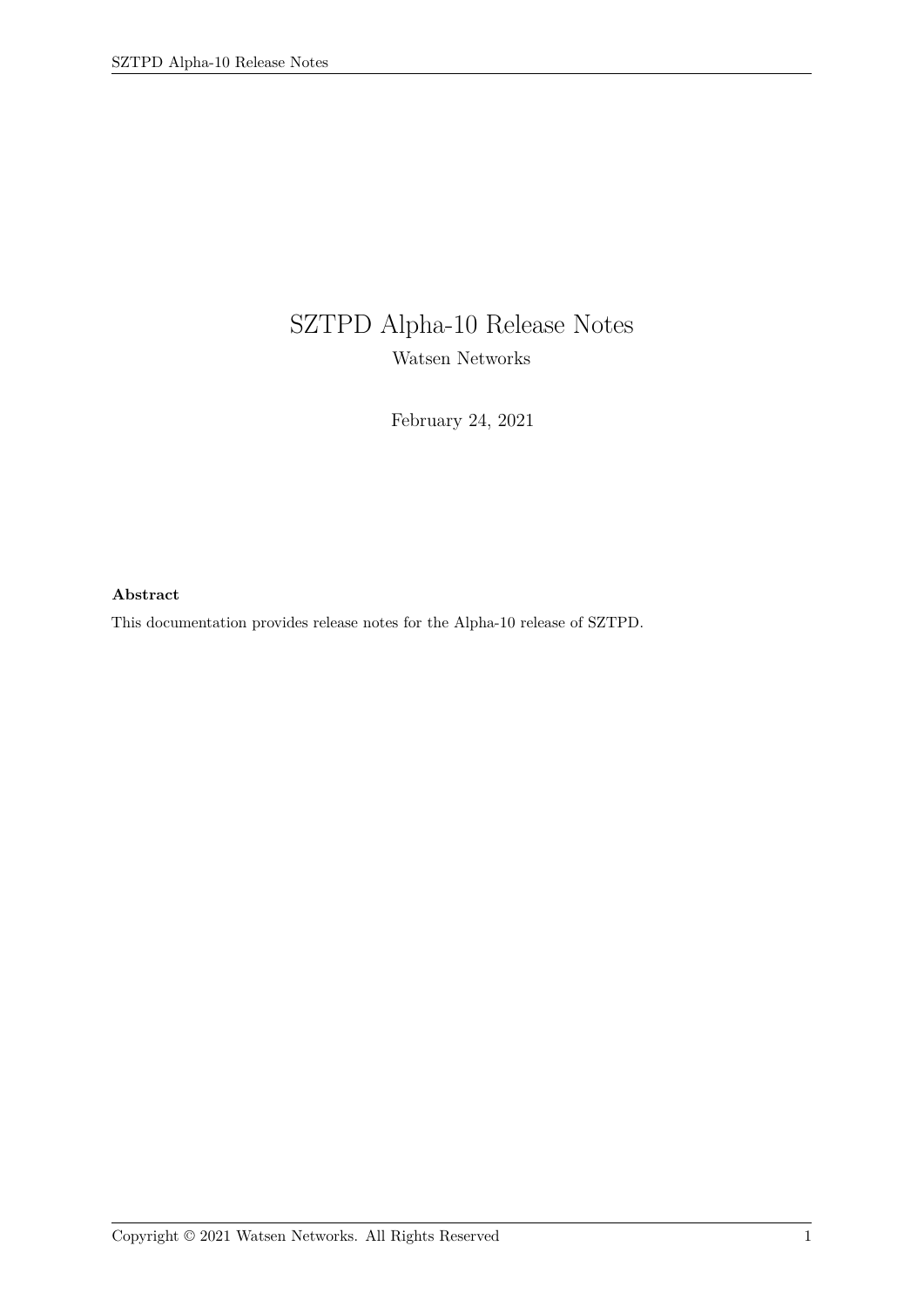# Contents

| 1        | Introduction                                                                        | 3                                                                                          |
|----------|-------------------------------------------------------------------------------------|--------------------------------------------------------------------------------------------|
| $\bf{2}$ | Implemented / Tested                                                                | 3                                                                                          |
| 3        | <b>Should Work</b>                                                                  | 3                                                                                          |
| 4        | <b>Upcoming Features/Releases:</b><br>4.1<br>4.2<br>4.3<br>4.4<br>4.5<br>4.6<br>4.7 | $\boldsymbol{4}$<br>$\overline{4}$<br>$\overline{4}$<br>$\overline{4}$<br>5<br>5<br>5<br>6 |
| 5        | <b>Known Limitations</b>                                                            | 7                                                                                          |
| 6        | Change Log<br>6.1<br>6.2<br>6.3<br>6.4<br>6.5<br>6.6<br>6.7<br>6.8<br>6.9           | 8<br>8<br>8<br>8<br>8<br>8<br>9<br>9<br>9<br>9                                             |
|          | 6.10 0.0.1                                                                          |                                                                                            |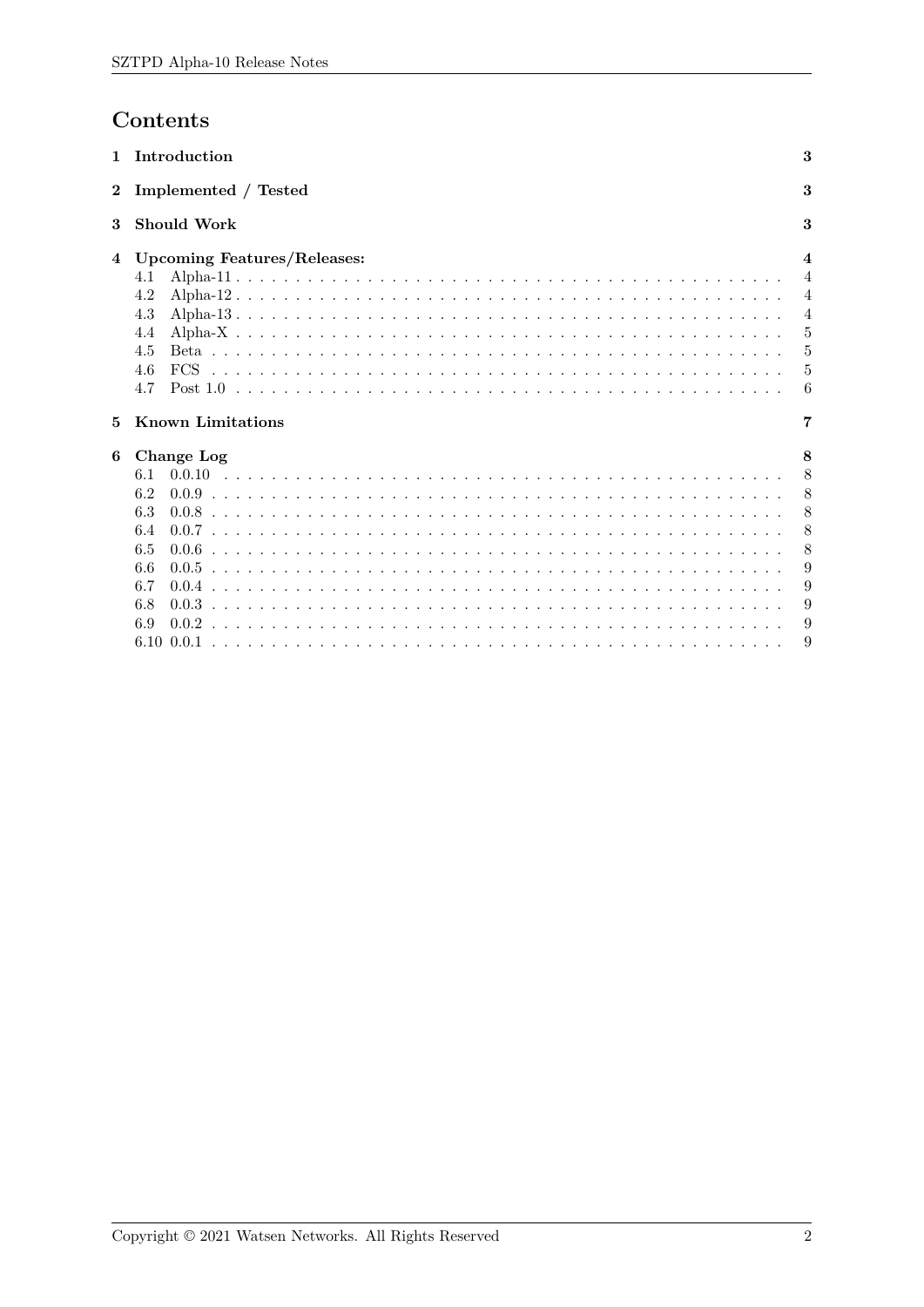### **1 Introduction**

The sections below cover what is and is not working in this release of the SZTPD product.

<span id="page-2-0"></span>Most everything listed as "not working" will be implemented before FCS.

# **2 Implemented / Tested**

<span id="page-2-1"></span>This section describes what is working in SZTPD. All of the following has been tested<sup>1</sup>:

- All APIs work: 'native', 'tenant', and 'rfc8572'.
- Each listening port is HTTP with or without TLS<sup>2</sup>.
- Client auth can be TLS client-certs and/or HTTP basic auth.
- Both XML and JSON supported on SBI. Strong HTTP header checking.
- RESTCONF HEAD, GET, POST, PUT, and DELETE work over entire tree.
- Ordered-by user query parameters ('insert' and 'point') work.
- Pagination query parameters ('limit', 'offset', and 'direction') work.
- The ./well-known/host-meta, RESTCONF root (i.e.,  $\{+{\rm restconf}\}\)$ , and YANG-library resources.
- Tested using in-memory, file-base, MySQL (inc. AWS Aurora), and Postgres databases.
- TLS connection to backend RDBMS, with or w/o client certificate.
- Plugin-based dynamic callouts to relay notifications
- Plugin-based dynamic callouts to relay progress reports
- Plugin-based dynamic callouts for ownership verification
- Plugin-based dynamic callouts for response manager<sup>3</sup>.
- Audit log (including per-tenant audit log)
- Bootstrapping log (including information about SZTPD's relay to remote systems)
- Both Enterpise (mode-1) and Service Provider modes work (modes '1' and 'x')
- Database-level transactions and concurrent access.
- Python 3.7, 3.8, and 3.9 (current)

### **3 Should Work**

<span id="page-2-2"></span>This section regards things that should work, but haven't been tested yet.

- IPv6: The default port binds to "127.0.0.1", but this can be changed by setting the "SZTPD DEFAULT ADDR" environment variable. Other than this, there is no other IPv4-only code in the product as everything is handled by Python modules.
- UTF-8: Python string types support both ASCII and unicode, like UTF-8. Presumably string handling is ambivalent, but this isn't tested yet.
- Windows: the software has been developed and tested exclusively in UNIX based systems. Python is very portable, and SZTPD has almost no interaction with the filesystem, so running on Windows might work, but this has not been tested.

<sup>&</sup>lt;sup>1</sup>There is more than twice the number of lines of test code than code in SZTPD itself.

<sup>2</sup>An external TLS-terminator must be used when an SZTPD listening port is configured to NOT use HTTP.

<sup>3</sup>Plugin-based dynamic callouts have been used to test support for draft-kwatsen-netconf-sztp-csr.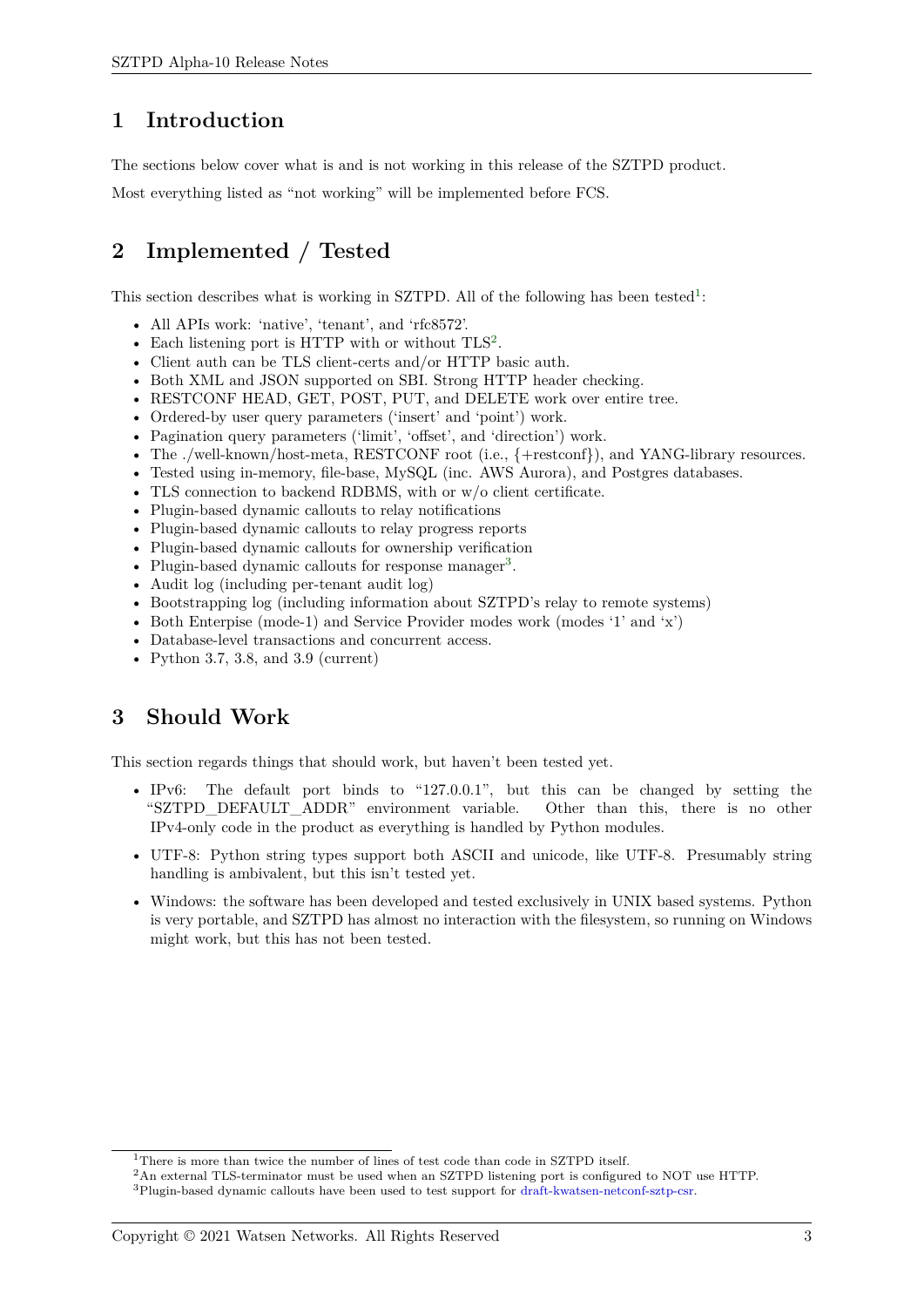## **4 Upcoming Features/Releases:**

<span id="page-3-0"></span>The following features are sorted by the expected release they might show up in. Please let us know if there is something out of place or missing.

### **4.1 Alpha-11**

<span id="page-3-1"></span>• RESTCONF entity-tag (ETag) Support. The HEAD and GET operations would return the "ETag" HTTP header field. The POST, PUT, and DELETE operations would inspect request headers for the "If-Match", and "If-None-Match" fields. This enables concurrent clients to detect if changes are have been made since their using a HEAD or GET command. Support for Etag is a MUST in RFC 8040 only on the top-level datastore resource, and unspecified for inner-resources<sup>4</sup>

### **4.2 Alpha-12**

<span id="page-3-2"></span>• Improve the Pagination API introduced in 0.0.8. The pagination standard is a work-in-progress at the IETF led by Watsen Network's founder, Kent Watsen. This effort may extend the "limit", "offset", and "direction" parameters to leaf-lists and introduce support for the "sort-by", "where", and "sublist-handling" query parameters.

### **4.3 Alpha-13**

- <span id="page-3-3"></span>• Implement the "ietf-restconf-monitoring" per Section 9 of RFC 8040. This is needed to identify which capabilities (e.g., query params) and streams (e.g., the notifications) the SZTPD server supports.
- Tenant view device-types and plugins. Currently, tenants can set 'device-types' and plugin-based 'dynamic-callouts' only if the values configured by the system administrator are provided out-ofband. For security and stability reasons, these values are only set at the "host" level, outside the tenant's purview. A tenant's clients should be able use either an RPC/action to get the supported device-types from the host, or have that information exposed as opstate (i.e., read-only "config false" values $)^5$ .

<sup>&</sup>lt;sup>4</sup>Note that the top-level resource for the tenant-view is mounted to /tenants/tenant.

<sup>5</sup>Current plan is to do the latter, but due to limitations in YANG, need to split the sztpd-1 schema into two: one for 'native' view and another for the 'tenant' view.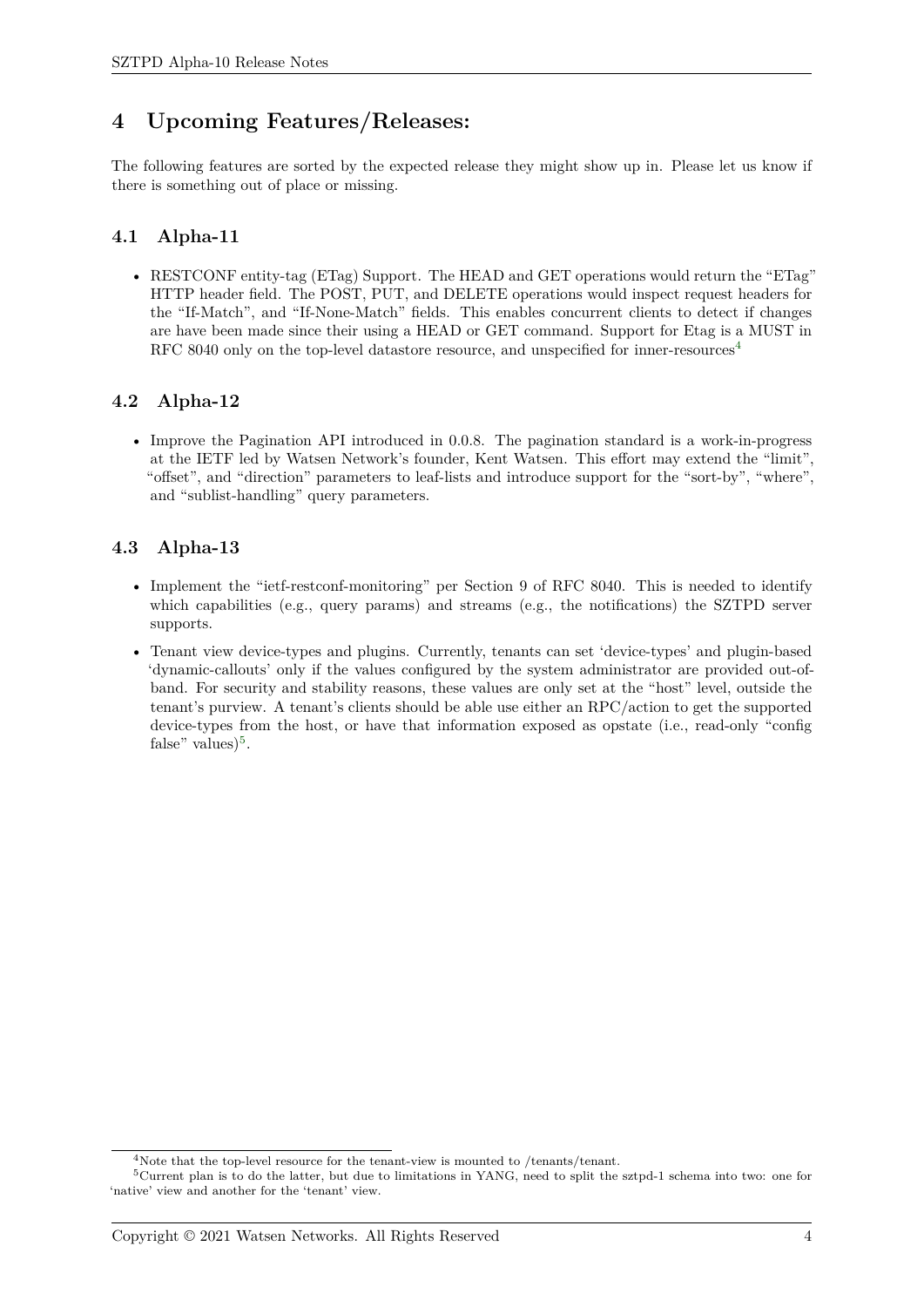### <span id="page-4-0"></span>**4.4 Alpha-X**

- Authorization / access-control. It is planned to implement the admin-account "access" node, which sets an enumerated value being one of "unrestricted", "typical", and "minimal".
- Implicit change tracking. This is needed to support a few of the features listed below. It is also needed to detect when *any* part of the "transport" configuration changes, so that a SIGHUP can be issued. Currently SIGHUP is issued only when an "endpoint" is added or removed.
- Bootstrapping event counter. SZTPD needs to maintain bootstrapping event counters.
- Device record counters. It is planned to track when the device records are created, last modified, and the total number of modifications. Similarly, to track when the bootstrapping device first connected, last connected, and the total number of connections.
- Reference tracking. It is desired to track references to objects in the system. In YANG terms, these are the 'leafref' statements that reference a 'list' statement's 'key' node. Tracking includes the current number of references and the time of last reference.
- Automated purging with notifications. It is desired to send notifications when unreferenced objects have been without a reference, for some configurable amount of time. A series of notifications with escalating urgency can be to sent to configurable notification receivers. A final notification is sent when the purging occurs.
- Password expirations with notifications. This feature goes with the previously mentioned "automated purging with notifications" feature, but has its own "preferences" setting for the timeouts.
- Email-based admin activations. It is intended that SZTPD will send email based notifications to newly created admins when their accounts are first created. It is important to validate the email address because the same email address may be emailed later when the password expiration date is approaching. This is why the email address is the primary key for the admin accounts.
- Password minimum length constraints. Currently the "preference" setting for the admin account password's minimum length constraint is ignored.
- send notifications, as currently none are.

### <span id="page-4-1"></span>**4.5 Beta**

• Run performance and soak tests. Only address issues found.

### <span id="page-4-2"></span>**4.6 FCS**

- Nothing new
- Stress tests
- Soak tests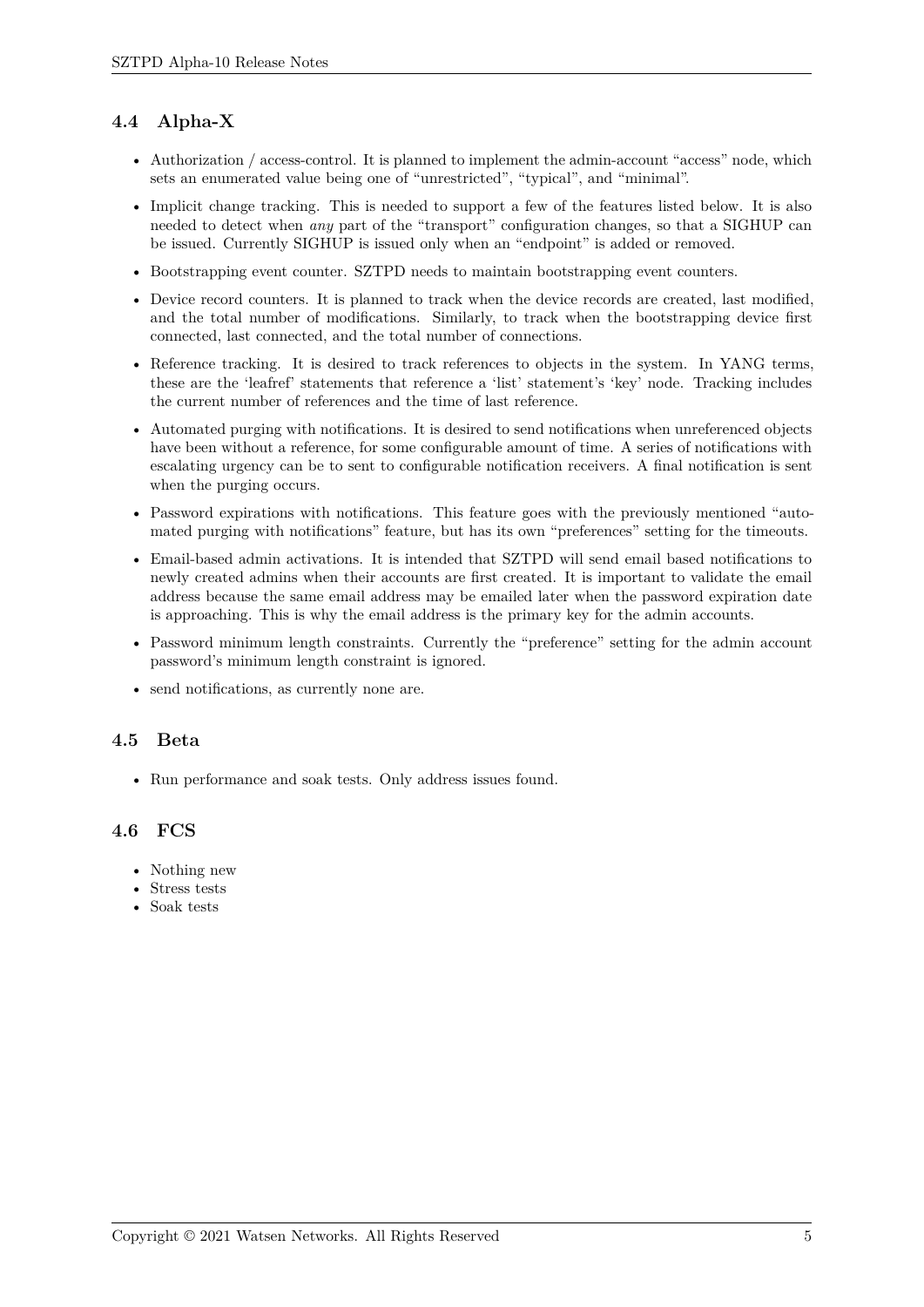### **4.7 Post 1.0**

- <span id="page-5-0"></span>• Remove support for mode '1'. This change would affect the NBI only (no impact on the devicefacing 'rfc8572' SBI).
	- **–** Reasons to remove mode '1':
		- 1) It may be important for non-production use environments (e.g., those used for evals and demos) to exactly mimic production environments.
		- 2) Eliminates an artificial constraint for Mode '1' deployments, in they can easily configure an additional "tenant" for whatever reason. It also eliminates need to ever have to migrate mode-1 deployments to a mode-x deployment, which would require a database migration..
		- 3) The tenant-view provided by Mode 'x' quite nicely isolates system-level configuration enabling IT organizations to do the system-level install and then pass an "application" view that excludes the system-level install to another organization within the company.
		- 4) Only supporting Mode-x could greatly simplify the YANG modules. This could be important to developers as they might need to look at the YANG modules in order to understand the data model exposed by the API. While the current YANG is navigable, it could be even more so if only supporting Mode-x.
		- 5) Further simplify the YANG modules. Note that mode '0' is already almost completely phased out, and yet the YANG modules have yet to be simplified…somewhat due to waiting to determine if also phasing out mode '1'.
	- **–** Reasons to NOT remove mode '1'<sup>6</sup> :
		- 1) It is unclear what the market expectations are regarding metered based subscriptions versus flat-rate tiers for enterprises and service providers. Hesitant to change anything without some feedback.
- Run the "verify-device-ownership" callouts at time of bootstrapping event (in addition to when the device record was first created). Seems like something that should be opt-ed into, and hence a feature that can be implemented later.
- Webhook-based callouts dynamic callouts. Some webhooks were implemented before, but better to re-build them generically on top of plugin-based callbacks. Clients can use plugin-based callbacks for now as well.
- Client certificate based auth to NBIs. Currently SZTPD implements client cert based auth to the SBI (i.e, 'rfc8572-interface'). This is to extend that configuration into the NBIs also (i.e., 'native' and 'tenant'). This would provide 2FA to the NBI.
- RESTCONF "Last-Modified" support. The HEAD and GET operations would return the "Last-Modified" HTTP header field. The POST, PUT, and DELETE operations would inspect request headers for the "If-Modified-Since" and "If-Unmodified-Since" fields. Support for timestamps is a SHOULD in RFC 8040.
- RESTCONF Filtering (depth + fields) query parameters. These query parameters are described by Section 4.8 of RFC 8040 to reduce the amount of data returned to the client. RFC 8040 does not require these query parameters to be supported. Workaround is for the client to discard the unwanted parts of the response itself.
- RESTCONF: support the "content" query parameter. Required by RFC 8040, but very low value for [SZTPD, because no "co](https://tools.ietf.org/html/rfc8040#section-4.8)nfig true" values have interesting values in  $\leq$  operational and most "config false" values should be queried directly…
- The RESTCONF/HTTP "PATCH" method. Though a MUST in RFC 8040, it seems mostly like a nice-to-have in SZTPD…

<sup>&</sup>lt;sup>6</sup>if decide to keep mode '1', the YANG can still be simplified by removing support for mode '0'.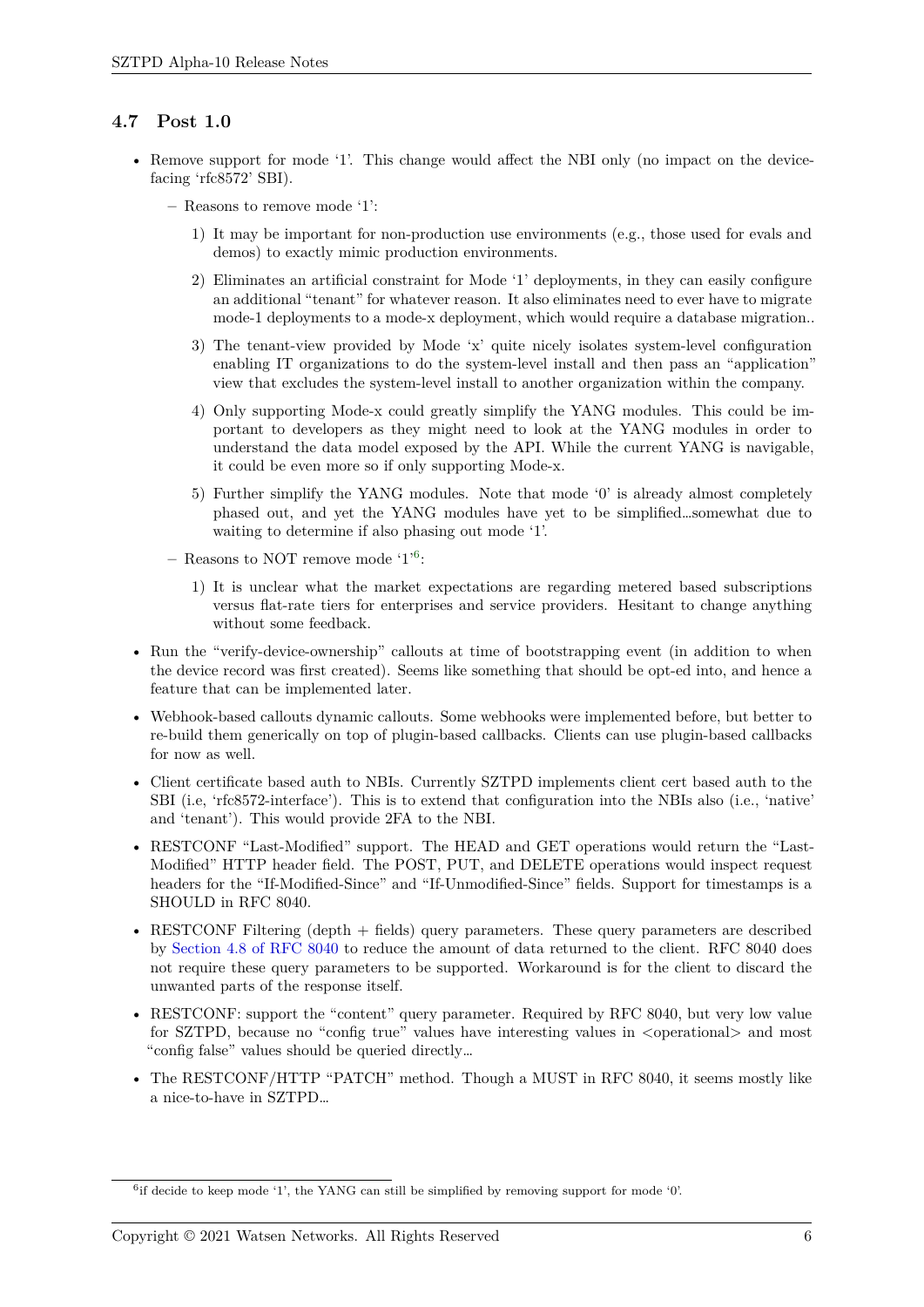- Support a callout to retrieve an ownership voucher from an external system. This would implement the "supply-ownership-voucher" RPC defined in the "wn-sztpd-callbacks" module. The RPC is currently protected by a 'feature' statement called "supply-ownership-voucher", thus programmatically signalling that it is not supported, though visible in the YANG.
	- **–** Support signing conveyed information sent from SZTPD using the private key associated with a configured owner certificate.
	- **–** Support encrypting conveyed information sent from SZTPD using the device's public key from its identity certificate (e.g., IDevID).
	- **–** Support stapling revocation responses to CMS objects returned to devices.
		- ∗ only needed for signed data? (what about the redirect-info's trust-anchor CMS?)
	- **–** Private key encryption. It is desirable for SZTPD to have an ability to encrypt private keys via a "root" key. Note that this is above and beyond DB-level encryption; it purpose to to shield keys even from administrators having appropriate access. This root key would be protected by access control and/or an HSM.
	- **–** Actions: None of the 'action' statements defined in the YANG modules are implemented yet. Primarily this effects the ability to create keys, and generate certificate signing requests. The workaround is to generate the keys and certs using an external PKI and then pass those values in as configuration.
- Fully remove mode '0' by 1) restructuring the YANG modules (no impact to API) and 2) in DAL, optimize code bits having mode '0' handling. Mostly to simplify code, but might improve performance.
- Factor out app-layer into its own modular package.  $\rightarrow$

## **5 Known Limitations**

- <span id="page-6-0"></span>• Due to issues with both Python (when SZTPD itself terminates TLS connections) and NGINX (when NGINX terminates TLS connections) limit client certificates to containing just the endentity certificate (no intermediate certificates). That said, it is unusual for identity certificates (e.g., an IDevID or LDevID certificate) to include any intermediates certificates, so may not be an issue in practice. The Python issue is likely to be resolved in an upcoming Python release. It is unclear when the NGINX issue will be resolved.
- Python (currently) is unable to staple OSCP Responses to the TLS Handshake. Workaround, if needed at all, is to front SZTPD with an external TLS Terminator, which is better for perfomance anyway.
- As of 0.0.7, the wn-sztpd-1 module will NOT validate tenant-views having "device" entries. This is because the "device-type" leafref is now "require-instance true", but the tenant-view is unable to access the "device-type" entries present only at the host-level. Until resolved, clients accessing the tenant-view SHOULD modify the leafref to have "require-instance false", as described by Section 9.9.3 of RFC 7950.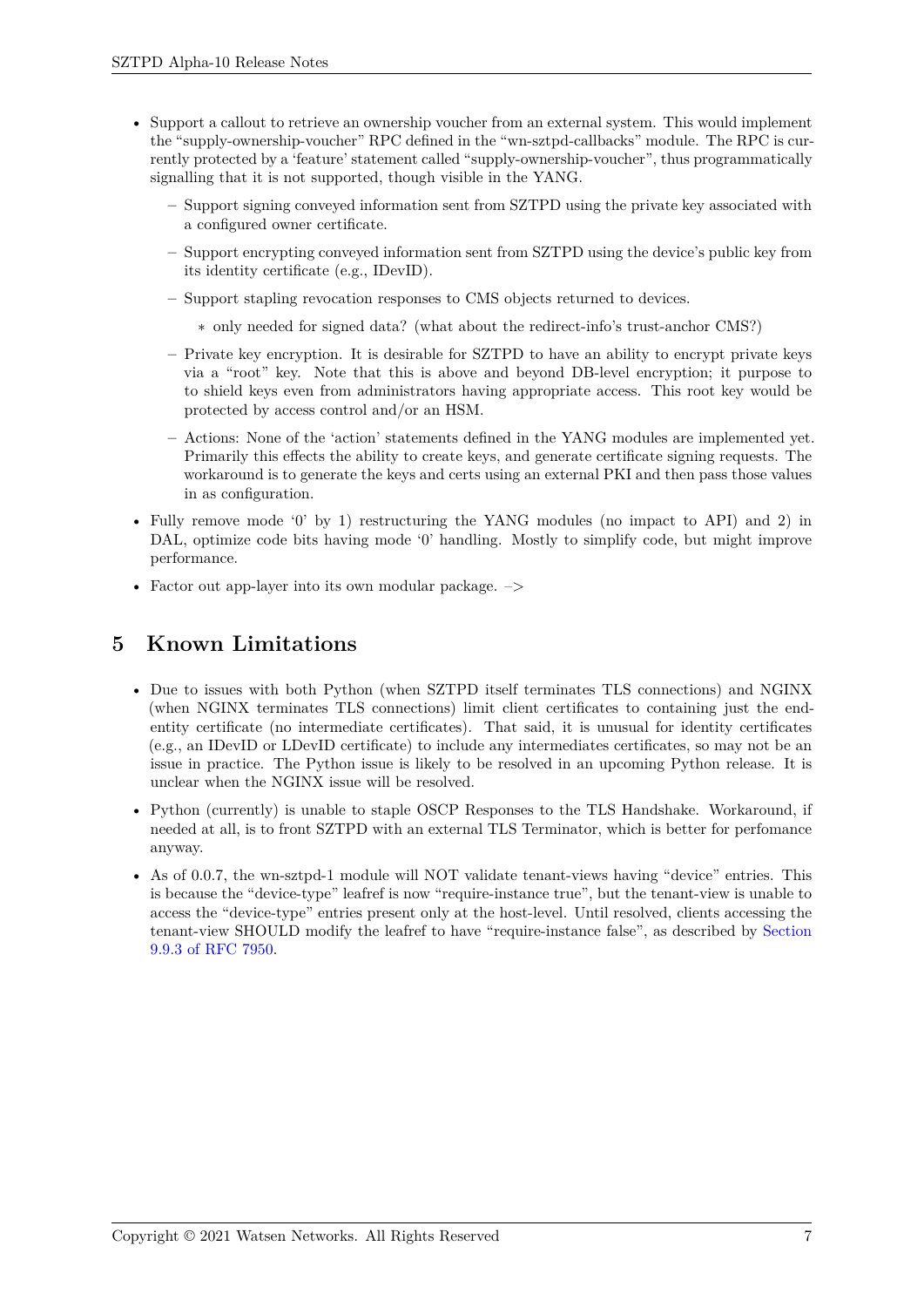## **6 Change Log**

### **6.1 0.0.10**

- <span id="page-7-0"></span>• Created "SZTPD\_ACCEPT\_CONTRACT" with valid value "YES".
- <span id="page-7-1"></span>• Renamed "SZTPD\_MODE" to "SZTPD\_INIT\_MODE".
- Renamed "SZTPD\_DEFAULT\_ADDR" to "SZTPD\_INIT\_ADDR".
- Renamed "SZTPD\_DEFAULT\_PORT" to "SZTPD\_INIT\_PORT".
- Reduced perstistent memory usage demand for binary/base64 data.
- Improved YANG to ensure proper callout is referenced in various contexts.

#### **6.2 0.0.9**

- Enabled TLS ports to use RSA-based keys (extended deep-inspection logic)
- <span id="page-7-2"></span>• Enabled TLS server certs to be unordered inside the CMS structure when configured.
- Logic now removes the  $\zeta$  content-data wrapper from XML-based conveyed-information responses.
- Added support for the 'relay-progress-report' dyanmic-callout. Previously only the webhook was supported.

### **6.3 0.0.8**

- Rewrote the support for "ordered-by user" lists to be more scalable.
- <span id="page-7-3"></span>• Added initial support for pagination query parameters ('limit', 'offset', and 'direction').
- Added XML support for the SBI (now supports both JSON and XML). Strong HTTP header checking.
- Added strong validation for known base64-encoded values (public keys, private keys, end-entity certificates, and trust anchor certificates) when being configured.

#### **6.4 0.0.7**

- <span id="page-7-4"></span>• Changed "/transport/listen/endpoint/use-for" to be a "mandatory true" *leaf*; it was a "mandatory false" *leaf-list*, thus removing the ability for an endpoint to present more than one API, which was unnecessarily present before.
- The "ordered-by user" query parameters (point + insert) now work, per Section 4.8 of RFC  $8040$ <sup>[There are three "ordered-by user"</sup> lists in SZTPD: download-uris, bootstrap-servers, and matched-responses (the first two are leaf-lists).][Be advised that the "download-uri" leaf-list uses URL as keys; the client MUST percent-encode these URL-based keys.].
- Modified the "wn-sztpd-1" YANG module to set the per-device *device-type* [leafref to "require](https://tools.ietf.org/html/rfc8040#section-4.8)[insta](https://tools.ietf.org/html/rfc8040#section-4.8)nce true" (was false).
- Implemented the "SZTPD\_DEFAULT\_ADDR" environment variable, as described in the Installation Guide.

#### **6.5 0.0.6**

- Device-ownership verification callout now works using plugin-based callouts.
- <span id="page-7-5"></span>• The validation-layer's cache is now rolled back when database transactions fail.
- The validation-layer now tests for uniqueness in global keys.